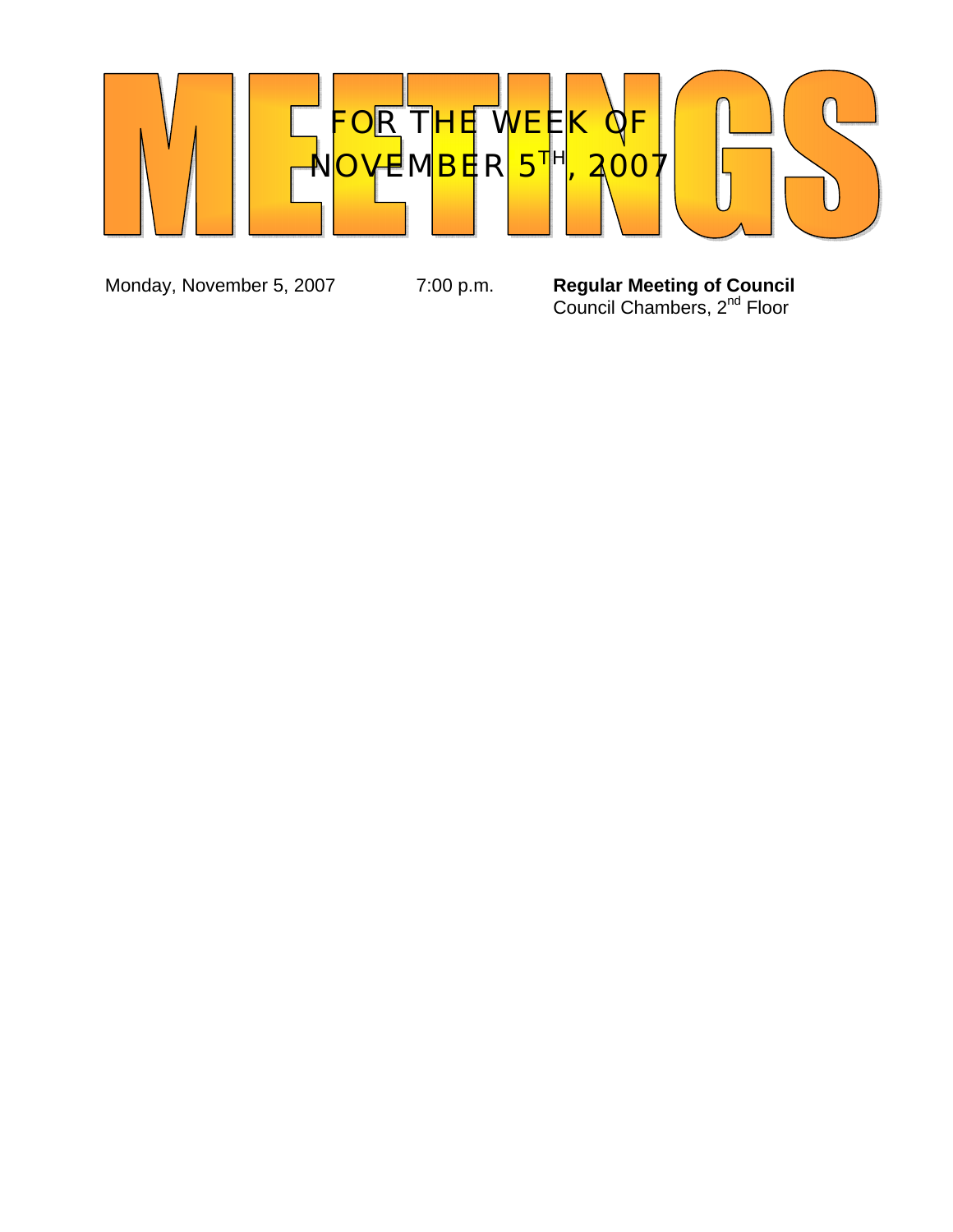# **THE CORPORATION OF THE CITY OF NORTH BAY REGULAR MEETING OF COUNCIL HELD MONDAY, NOVEMBER 5TH, 2007**

# **PUBLIC PRESENTATIONS:**

# **PUBLIC MEETING MINUTES:**

Friday, October 19, 2007 Monday, October 22, 2007 Monday, October 29, 2007

# **CLOSED MEETING MINUTES (available for Council viewing in the Clerk's Office):**

Monday, October 22, 2007 Monday, October 29, 2007

## **COMMITTEE REPORTS:**

Community Services Committee Report No. 2007-24 Engineering & Works Committee Report No. 2007-06 Engineering & Works Committee Report No. 2007-07 Striking Committee Report No. 2007-05

## **CORRESPONDENCE:**

- 1. Rezoning application by Miller & Urso Surveying Inc. on behalf of Sergio & Egle Perut 333 King Street West (D14/2007/PERUT/333KINGW).
- 2. Rezoning application by Wood's Welding Limited 3628 Highway 11 North (D14/2007/WOODS/3628H11N).
- 3. Report from J.D. Knox dated October 11, 2007 re Procedural By-Law Delegation of Authority (C00/2007/BYLAW/PROCEDUR).
- 4. Report from A. Lang dated October 31, 2007 re Debenture issue (F08/2007/DEBEN/GENERAL).
- 5. Report from J. Manning/B.A. Rogers/L. Rochefort dated October 30, 2007 re RFP 2007- 45, Universal Water Meter Strategy (F22/2004/TAXR/UWMP).
- 6. Report from S. Kitlar dated October 29, 2007 re Temporary road closure 2007 Santa Claus Parade (M02/2007/SPECI/SANTA).
- 7. Letter from the Downtown Improvement Area dated September 13, 2007 and report from T.G. Ringler dated October 30, 2007 re Elimination of on-street paid Saturday parking (T02/2007/PARKI/GENERAL).